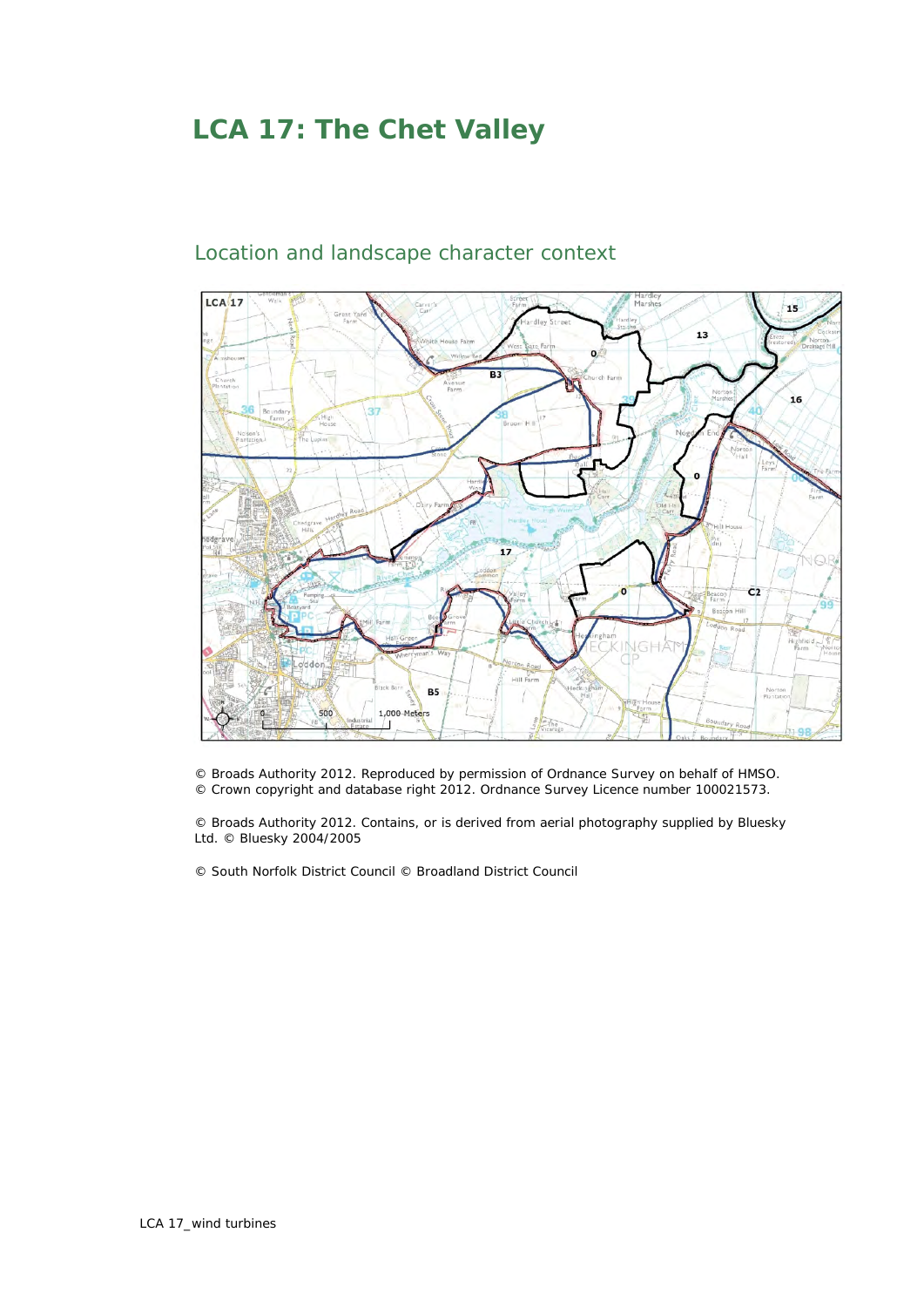## *Landscape Sensitivity Assessment for Wind Turbines*

| Criteria                                                                           | <b>Lower sensitivity</b>                                                                                                                                                                                                                                                                                                                                                                                                                                                                                                                                                                                      |  |  |  |  | <b>Higher sensitivity</b> |  |
|------------------------------------------------------------------------------------|---------------------------------------------------------------------------------------------------------------------------------------------------------------------------------------------------------------------------------------------------------------------------------------------------------------------------------------------------------------------------------------------------------------------------------------------------------------------------------------------------------------------------------------------------------------------------------------------------------------|--|--|--|--|---------------------------|--|
|                                                                                    |                                                                                                                                                                                                                                                                                                                                                                                                                                                                                                                                                                                                               |  |  |  |  |                           |  |
| 1.Scenic and<br>special qualities                                                  | Special qualities sensitive to wind turbines and which are represented in<br>this area is as follows - the habitat diversity is indicative of an intricate<br>landscape mosaic which would be sensitive to turbines in terms of scale.<br>The winding waterways and large expanse of open water at Hardley Flood<br>relates to sensitive special qualities such as the wide open landscape. As<br>such, these special qualities would have a high sensitivity to the<br>introduction of turbines.                                                                                                             |  |  |  |  |                           |  |
|                                                                                    |                                                                                                                                                                                                                                                                                                                                                                                                                                                                                                                                                                                                               |  |  |  |  |                           |  |
| 2. Enclosure and<br>scale                                                          | The sense of enclosure created by valley sides and carr woodlands in area<br>17 increases sensitivity to turbines in these terms. Given the above,<br>sensitivity to turbines in terms of enclosure and scale is high.                                                                                                                                                                                                                                                                                                                                                                                        |  |  |  |  |                           |  |
|                                                                                    |                                                                                                                                                                                                                                                                                                                                                                                                                                                                                                                                                                                                               |  |  |  |  |                           |  |
| 3. Landscape and<br>land cover<br>pattern                                          | Much of this character area exhibits a varied landscape mosaic and<br>landcover pattern which would be sensitive to wind turbines due to the<br>potential effect they would have on the cohesiveness of such landscape<br>patterns. For example, the intricate mix of wetland landscape elements<br>such as open water, reed, wet fen, grazing and carr woodland, which would<br>have a high sensitivity to wind turbines.                                                                                                                                                                                    |  |  |  |  |                           |  |
|                                                                                    |                                                                                                                                                                                                                                                                                                                                                                                                                                                                                                                                                                                                               |  |  |  |  |                           |  |
| 4.Skylines                                                                         | Skyline character is largely undeveloped, being formed by woodland fringed<br>valley sides and ridges, and occasional open, smooth arable farmland in the<br>adjacent South Norfolk District. The few intrusions are small scale, such as<br>telegraph poles and wires. Considering all elements together, area 17 is<br>highly sensitive to turbines in skyline terms.                                                                                                                                                                                                                                       |  |  |  |  |                           |  |
|                                                                                    |                                                                                                                                                                                                                                                                                                                                                                                                                                                                                                                                                                                                               |  |  |  |  |                           |  |
| 5. Perception and<br>experience of the<br>landscape                                | This area has a mostly tranquil, enclosed rural character which would be<br>sensitive to wind turbines. Aspects which would locally reduce sensitivity<br>are the staithe and waterside development at Loddon, although this affects<br>only a small proportion of the area - highly sensitive to turbines in terms of<br>perception overall.                                                                                                                                                                                                                                                                 |  |  |  |  |                           |  |
|                                                                                    |                                                                                                                                                                                                                                                                                                                                                                                                                                                                                                                                                                                                               |  |  |  |  |                           |  |
| <b>6.Historic</b><br>landscape<br>character                                        | Aspects of historic landscape character in this area which would be sensitive<br>to solar PV development include the historic staithe at Loddon plus intact<br>areas of rectilinear dyke patterns in the valley floor. Such aspects would be<br>sensitive due to the effect that wind turbines could have on the coherence<br>of these historic landscape features.                                                                                                                                                                                                                                           |  |  |  |  |                           |  |
| 7. Visual                                                                          |                                                                                                                                                                                                                                                                                                                                                                                                                                                                                                                                                                                                               |  |  |  |  |                           |  |
| sensitivities and<br>intervisibility<br>with areas<br>outside the<br><b>Broads</b> | The presence of carr woodlands to large parts of the valley side provide<br>visual containment. Whilst there is some intervisibility with adjacent areas<br>in South Norfolk District, views are framed. This creates a moderate-high<br>sensitivity to turbines in visual terms.                                                                                                                                                                                                                                                                                                                             |  |  |  |  |                           |  |
|                                                                                    |                                                                                                                                                                                                                                                                                                                                                                                                                                                                                                                                                                                                               |  |  |  |  |                           |  |
| <b>Discussion on</b><br>landscape<br>sensitivity                                   | Overall landscape sensitivity of this area to wind turbine development is<br>judged to be high. This is due to the sensitive special qualities represented<br>in the area such as sense of tranquillity, the habitat mosaic and the large<br>expanse of open water at Hardley Flood, together with the largely<br>undeveloped skyline character. Other factors important to this sensitivity<br>judgement are the varied landscape and historic landscape patterns, the<br>coherence of which would be vulnerable to turbines.<br>This judgement also applies to large infrastructure for off shore wind farm |  |  |  |  |                           |  |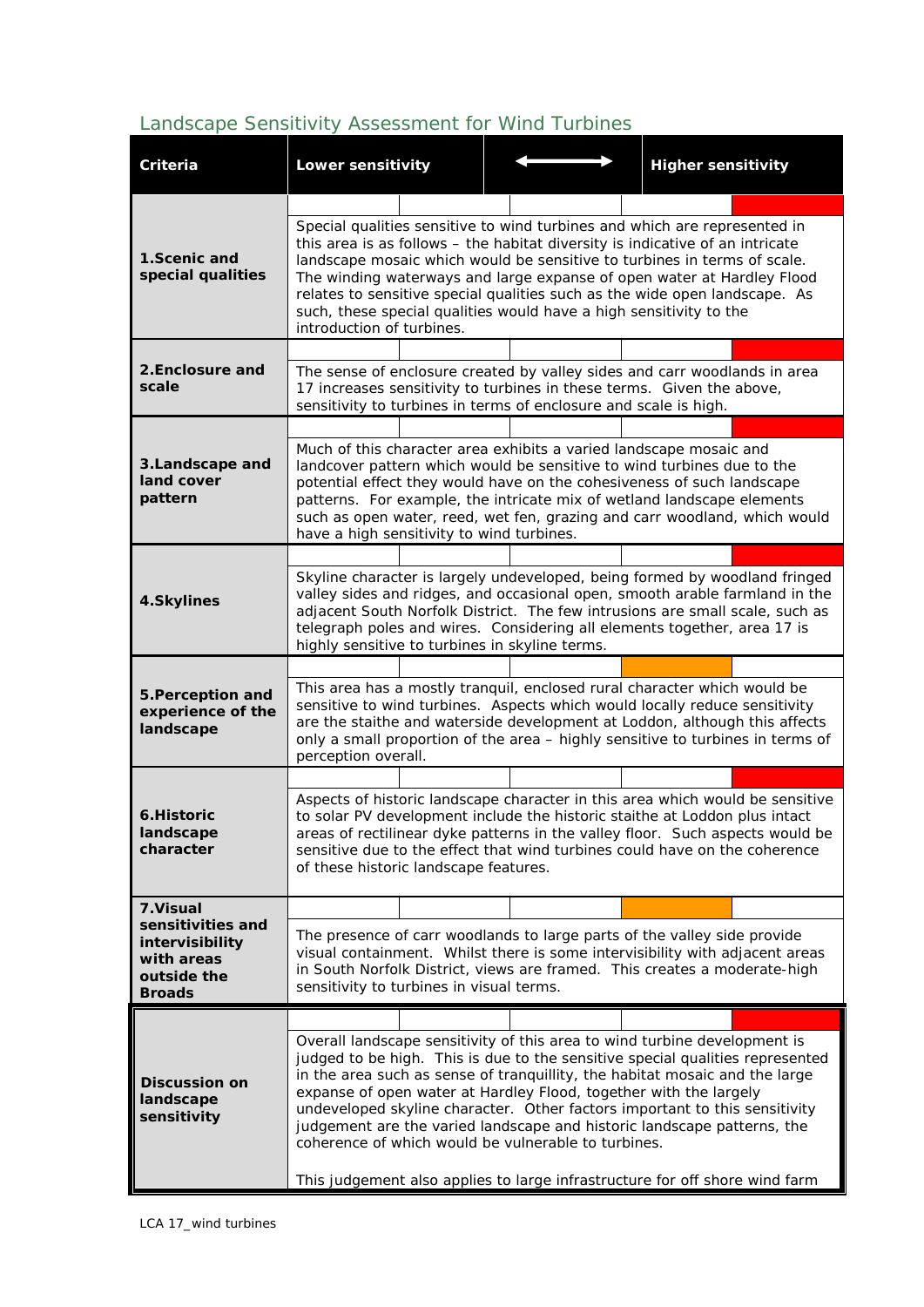|                                                                                                                                                                               | schemes, such as pylons.                                                                                                                                                                                                                                                                                                                                                                                                                                                                                                                                                                                                                                                                                                                                                                                                                                                                                                                                                                                                                                                                                                                                                                                                                                                                                                                                              |                                 |                                 |       |  |  |  |  |  |
|-------------------------------------------------------------------------------------------------------------------------------------------------------------------------------|-----------------------------------------------------------------------------------------------------------------------------------------------------------------------------------------------------------------------------------------------------------------------------------------------------------------------------------------------------------------------------------------------------------------------------------------------------------------------------------------------------------------------------------------------------------------------------------------------------------------------------------------------------------------------------------------------------------------------------------------------------------------------------------------------------------------------------------------------------------------------------------------------------------------------------------------------------------------------------------------------------------------------------------------------------------------------------------------------------------------------------------------------------------------------------------------------------------------------------------------------------------------------------------------------------------------------------------------------------------------------|---------------------------------|---------------------------------|-------|--|--|--|--|--|
|                                                                                                                                                                               | Land within the character area                                                                                                                                                                                                                                                                                                                                                                                                                                                                                                                                                                                                                                                                                                                                                                                                                                                                                                                                                                                                                                                                                                                                                                                                                                                                                                                                        | Land outside the Executive Area |                                 |       |  |  |  |  |  |
|                                                                                                                                                                               | Small (0-20m)                                                                                                                                                                                                                                                                                                                                                                                                                                                                                                                                                                                                                                                                                                                                                                                                                                                                                                                                                                                                                                                                                                                                                                                                                                                                                                                                                         | $M-H$                           | Small (0-20m)                   | $M-H$ |  |  |  |  |  |
|                                                                                                                                                                               | Medium (20-50m)                                                                                                                                                                                                                                                                                                                                                                                                                                                                                                                                                                                                                                                                                                                                                                                                                                                                                                                                                                                                                                                                                                                                                                                                                                                                                                                                                       | н                               | Medium (20-50m)                 | н     |  |  |  |  |  |
|                                                                                                                                                                               | Large (50-70m)                                                                                                                                                                                                                                                                                                                                                                                                                                                                                                                                                                                                                                                                                                                                                                                                                                                                                                                                                                                                                                                                                                                                                                                                                                                                                                                                                        | н                               | Large (50-70m)                  | н     |  |  |  |  |  |
|                                                                                                                                                                               | Very large $(70m+)$                                                                                                                                                                                                                                                                                                                                                                                                                                                                                                                                                                                                                                                                                                                                                                                                                                                                                                                                                                                                                                                                                                                                                                                                                                                                                                                                                   | н                               | Very large (70m+)               | н     |  |  |  |  |  |
| Sensitivity to<br>different turbine<br>heights                                                                                                                                | Commentary:<br>Small turbines would relate more closely to existing skyline/scale references<br>such as buildings within Loddon and would be perceptibly less dominating in<br>relation to skylines. However, the larger turbines in the typology would<br>appear to dominate such elements as well as the landscape and historic<br>pattern, hence the highest sensitivity rating.<br>Landscapes outside the Executive Area<br>Relevant landscape character areas and sensitivities are:<br>South Norfolk -<br>B3 Rockland Tributary Farmland: Fieldwork confirmed distant views out<br>over the Yare Valley and into the Broads indicating a greater vulnerability to<br>visual intrusion associated with tall elements.<br>B5 Chet Tributary Farmland: Fieldwork confirmed the visual relationship<br>with the Broads where views of the area's rising ridges are evident.<br>Turbines at the smallest end of the range (below 20 metres to tip height)<br>would have less effect on landscape character and perceptual aspects within<br>the Broads, due to closer relationship to existing landscape scale elements<br>(i.e. carr woodland). However, fieldwork confirms that filtered intervisibility<br>with the adjacent areas means that larger turbines could appear more<br>dominant in relation to the Broads, resulting in a high landscape sensitivity. |                                 |                                 |       |  |  |  |  |  |
|                                                                                                                                                                               | Land within the character area                                                                                                                                                                                                                                                                                                                                                                                                                                                                                                                                                                                                                                                                                                                                                                                                                                                                                                                                                                                                                                                                                                                                                                                                                                                                                                                                        |                                 | Land outside the Executive Area |       |  |  |  |  |  |
| <b>Commentary on</b><br>different cluster<br>sizes<br>Single turbine<br><b>Small clusters</b><br>$(<5$ turbines)<br><b>Medium (6-10)</b><br>Large (11-25)<br>Very large (>26) | Single turbine                                                                                                                                                                                                                                                                                                                                                                                                                                                                                                                                                                                                                                                                                                                                                                                                                                                                                                                                                                                                                                                                                                                                                                                                                                                                                                                                                        | $M-H$                           | Single turbine                  | $M-H$ |  |  |  |  |  |
|                                                                                                                                                                               | <5 turbines                                                                                                                                                                                                                                                                                                                                                                                                                                                                                                                                                                                                                                                                                                                                                                                                                                                                                                                                                                                                                                                                                                                                                                                                                                                                                                                                                           | н                               | <5 turbines                     | н     |  |  |  |  |  |
|                                                                                                                                                                               | 6-10 turbines                                                                                                                                                                                                                                                                                                                                                                                                                                                                                                                                                                                                                                                                                                                                                                                                                                                                                                                                                                                                                                                                                                                                                                                                                                                                                                                                                         | н                               | 6-10 turbines                   | н     |  |  |  |  |  |
|                                                                                                                                                                               | 11-25 turbines                                                                                                                                                                                                                                                                                                                                                                                                                                                                                                                                                                                                                                                                                                                                                                                                                                                                                                                                                                                                                                                                                                                                                                                                                                                                                                                                                        | н                               | 11-25 turbines                  | н     |  |  |  |  |  |
|                                                                                                                                                                               | >26 turbines                                                                                                                                                                                                                                                                                                                                                                                                                                                                                                                                                                                                                                                                                                                                                                                                                                                                                                                                                                                                                                                                                                                                                                                                                                                                                                                                                          | н                               | >26 turbines                    | н     |  |  |  |  |  |
|                                                                                                                                                                               | Commentary:<br>Single turbines would respond more closely to existing skyline elements<br>such as buildings within Loddon, although larger groups of turbines would<br>create visual clutter in relation to open landscapes and simple skylines of<br>these areas, hence the highest sensitivity rating.<br>Landscapes outside the Executive Area<br>Relevant landscape character areas and sensitivities are:<br>South Norfolk -                                                                                                                                                                                                                                                                                                                                                                                                                                                                                                                                                                                                                                                                                                                                                                                                                                                                                                                                     |                                 |                                 |       |  |  |  |  |  |
|                                                                                                                                                                               | B3 Rockland Tributary Farmland: Fieldwork confirmed distant views out                                                                                                                                                                                                                                                                                                                                                                                                                                                                                                                                                                                                                                                                                                                                                                                                                                                                                                                                                                                                                                                                                                                                                                                                                                                                                                 |                                 |                                 |       |  |  |  |  |  |